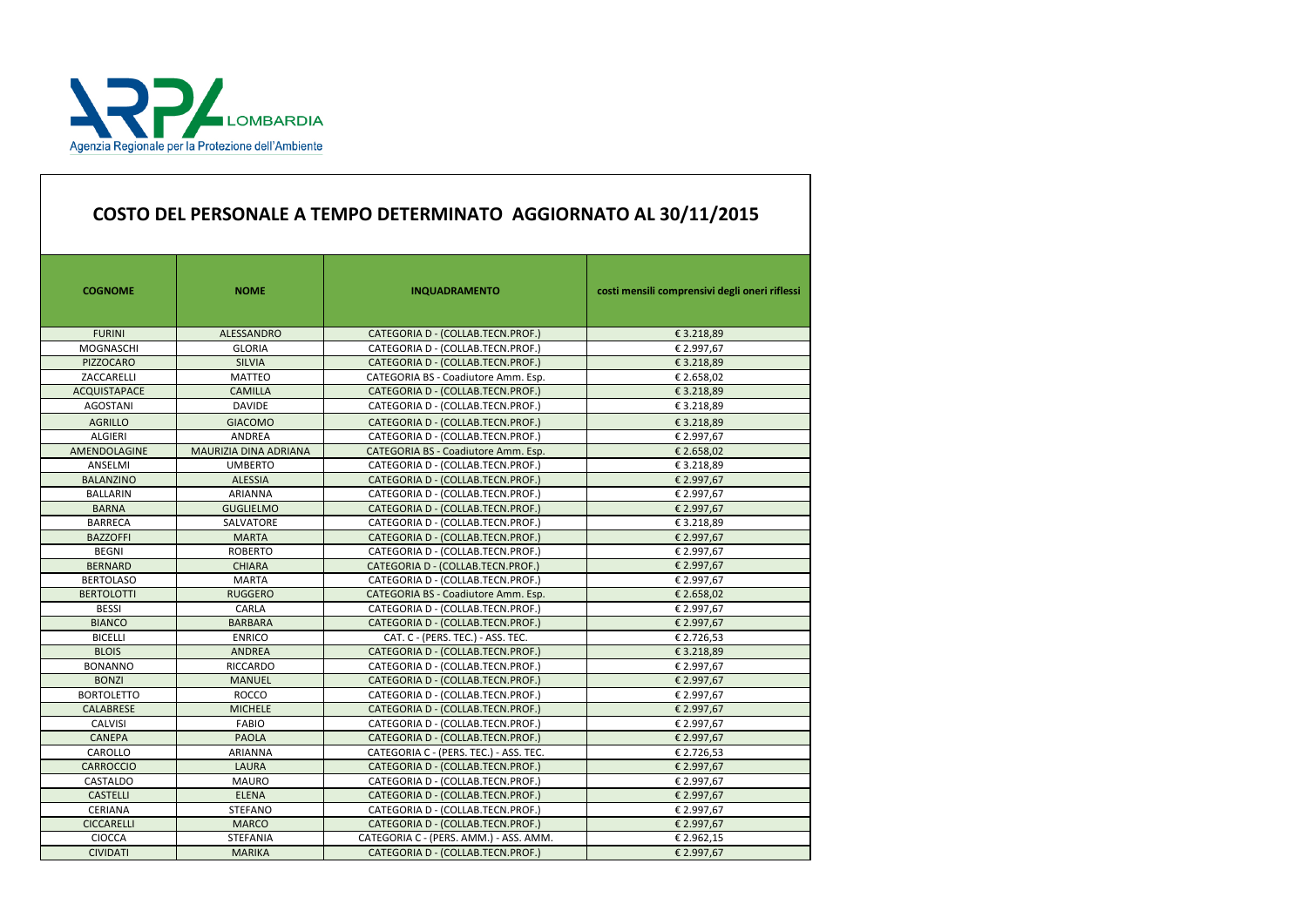

## COSTO DEL PERSONALE A TEMPO DETERMINATO AGGIORNATO AL 30/11/2015

| <b>COGNOME</b>      | <b>NOME</b>       | <b>INQUADRAMENTO</b>                   | costi mensili comprensivi degli oneri riflessi |
|---------------------|-------------------|----------------------------------------|------------------------------------------------|
| <b>COLETTI</b>      | ALESSIA           | CATEGORIA D - (COLLAB.TECN.PROF.)      | € 2.997,67                                     |
| <b>CONDEMI</b>      | <b>LEONARDO</b>   | CATEGORIA D - (COLLAB.TECN.PROF.)      | € 2.997,67                                     |
| <b>CORNELLI</b>     | <b>STEFANO</b>    | CATEGORIA D - (COLLAB.TECN.PROF.)      | € 2.997,67                                     |
| <b>CORRENTE</b>     | <b>LUCIO</b>      | CATEGORIA D - (COLLAB.TECN.PROF.)      | € 2.997,67                                     |
| COSTANTINO          | <b>STEFANIA</b>   | CATEGORIA D - (COLLAB.TECN.PROF.)      | € 2.997,67                                     |
| <b>COTOGNO</b>      | <b>ROBERTA</b>    | CATEGORIA D - (COLLAB.TECN.PROF.)      | € 2.997,67                                     |
| <b>CUCCIA</b>       | ELEONORA SIMONA   | CATEGORIA D - (COLLAB.TECN.PROF.)      | € 2.997,67                                     |
| <b>DAL SANTO</b>    | <b>UMBERTO</b>    | CATEGORIA D - (COLLAB.TECN.PROF.)      | € 2.997,67                                     |
| <b>DALLA LIBERA</b> | <b>DAVIDE</b>     | CATEGORIA D - (COLLAB.TECN.PROF.)      | € 2.997,67                                     |
| <b>DAMATO</b>       | DAVIDE S.F.       | CATEGORIA D - (COLLAB.TECN.PROF.)      | € 3.218,89                                     |
| <b>DE STEFANI</b>   | <b>GIUSEPPE</b>   | CATEGORIA D - (COLLAB.TECN.PROF.)      | € 2.997,67                                     |
| <b>DELFINE</b>      | <b>ALESSIA</b>    | CATEGORIA C - ASS. TEC.                | € 2.962,15                                     |
| DI PIAZZA           | <b>ROSA MARIA</b> | CATEGORIA D - (COLLAB.TECN.PROF.)      | € 2.997,67                                     |
| <b>DI PRIOLO</b>    | <b>SARA</b>       | CATEGORIA D - (COLLAB.TECN.PROF.)      | € 2.997,67                                     |
| <b>FERRETTI</b>     | <b>MICHELE</b>    | CATEGORIA C - ASS. AMM.                | € 2.962,15                                     |
| <b>GAMBA</b>        | <b>SILVIA</b>     | CATEGORIA C - ASS. AMM.                | € 2.962,15                                     |
| <b>GATTI</b>        | PATRIZIA          | CATEGORIA C - ASS. TEC.                | € 2.962,15                                     |
| <b>GIALDI</b>       | <b>STEFANO</b>    | CATEGORIA D - (COLLAB.TECN.PROF.)      | € 2.997,67                                     |
| <b>GIORDANO</b>     | <b>GIUSEPPE</b>   | DIRIGENTE AMMINISTRATIVO               | € 6.777,86                                     |
| <b>GRILLO</b>       | <b>ENNIO</b>      | CATEGORIA D - (COLLAB.TECN.PROF.)      | € 2.997,67                                     |
| <b>INDELICATO</b>   | ROBERTA M.PIA     | CATEGORIA D - (COLLAB.TECN.PROF.)      | € 2.997,67                                     |
| <b>LA GACCIA</b>    | <b>LAURA</b>      | CATEGORIA D - (COLLAB.TECN.PROF.)      | € 2.997,67                                     |
| LAMPIGNANO          | <b>GIUDITTA</b>   | CATEGORIA D - (COLLAB.TECN.PROF.)      | € 3.218,89                                     |
| <b>LOPATRIELLO</b>  | <b>ELENA</b>      | CATEGORIA D - (COLLAB.TECN.PROF.)      | € 3.218,89                                     |
| LORENZI             | <b>ERIKA</b>      | CATEGORIA D - (COLLAB.TECN.PROF.)      | € 2.997,67                                     |
| <b>MANDOLESI</b>    | <b>ELIA</b>       | CATEGORIA D - (COLLAB.TECN.PROF.)      | € 3.218,89                                     |
| <b>MARI</b>         | LORENZO           | CATEGORIA C - (PERS. TEC.) - ASS. TEC. | € 2.726,53                                     |
| <b>MARROCU</b>      | ALESSANDRA        | CATEGORIA D - (COLLAB.TECN.PROF.)      | € 3.218,89                                     |
| <b>MAZZONE</b>      | ANDREA            | CATEGORIA BS - Coadiutore Amm. Esp.    | € 2.658,02                                     |
| <b>MEDOLAGO</b>     | <b>LUCA</b>       | CATEGORIA D - (COLLAB.TECN.PROF.)      | € 3.218,89                                     |
| <b>MERONI</b>       | <b>ROBERTA</b>    | CATEGORIA D - (COLLAB.TECN.PROF.)      | € 3.218,89                                     |
| <b>MERRI</b>        | <b>ANDREA</b>     | CATEGORIA D - (COLLAB.TECN.PROF.)      | € 2.997,67                                     |
| <b>MOLINARI</b>     | <b>ANTONIO</b>    | CATEGORIA D - (COLLAB.TECN.PROF.)      | € 2.997,67                                     |
| <b>MONTI</b>        | ANDREA            | CATEGORIA D - (COLLAB.TECN.PROF.)      | € 2.997,67                                     |
| <b>MOSTACHETTI</b>  | ANDREA            | CATEGORIA BS - Coadiutore Amm. Esp.    | € 2.658,02                                     |
| <b>MUNARI</b>       | <b>MASSIMO</b>    | CATEGORIA D - (COLLAB.TECN.PROF.)      | € 3.218,89                                     |
| <b>MUSSARI</b>      | ANTONELLO         | CATEGORIA D - COLLAB. AMM. PROF.       | € 3.218,89                                     |
|                     |                   |                                        |                                                |